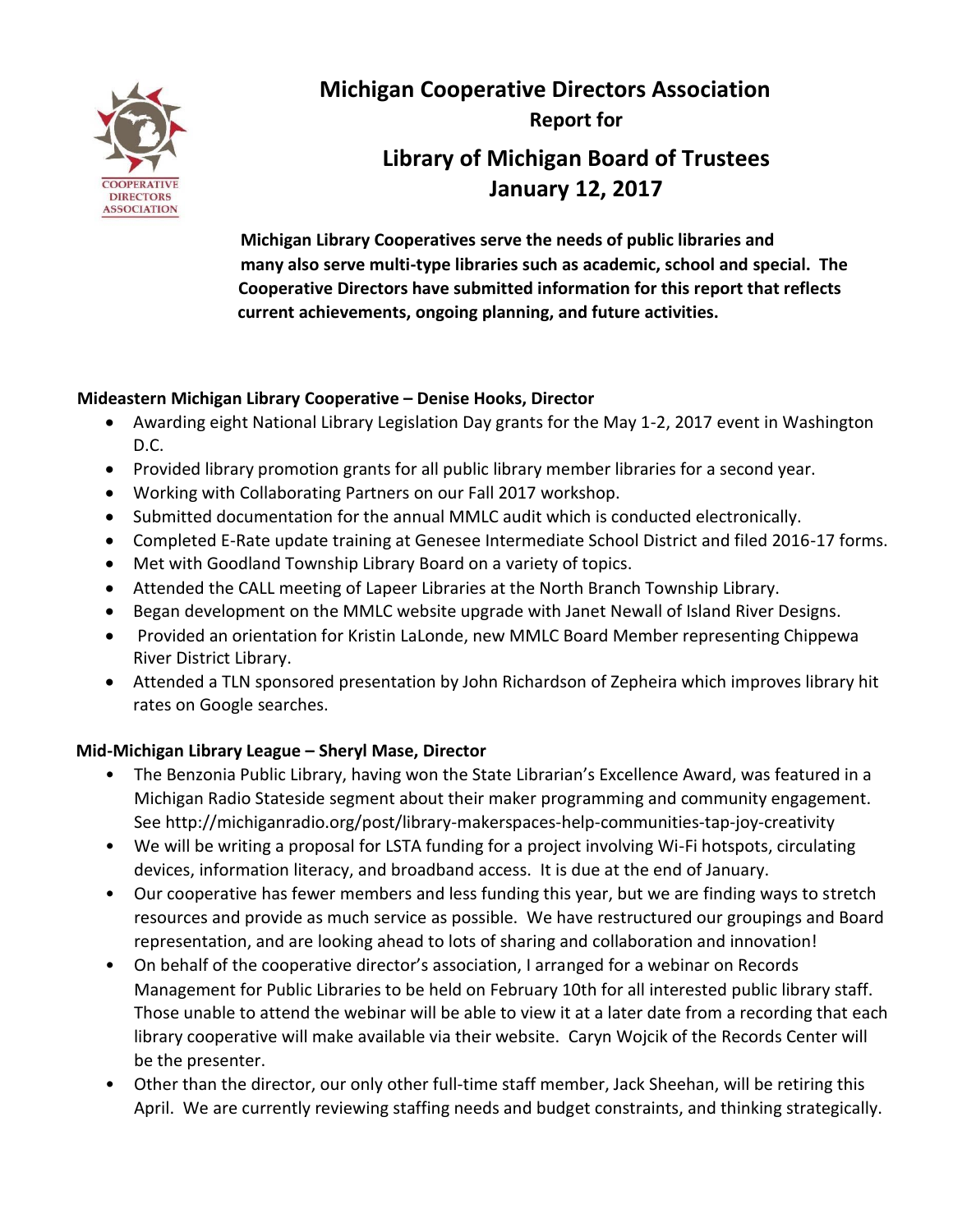### **Northland Library Cooperative – Roger Mendel, Director**

- Northland completed its annual audit and it was a clean audit.
- We have a committee working on reviewing services and at our April meeting we will recommend changes for the next fiscal year. As part of the process the membership was surveyed on current and future services.
- Kalkaska County Library is searching for a new director. I am working with the selection committee.
- In December I did two board training sessions with local library boards.

#### **Southwest Library Cooperative – John Mohney, Director**

2017 SMLC SCHEDULE (2nd Thursday of the Month)

All of the Council Speakers are from the Library of Michigan.

| February 9                                     | Portage                  | 1:00 Lunch   | 2:00 Board   |                                   |                         | Steve Bryer, Auditor                             |  |
|------------------------------------------------|--------------------------|--------------|--------------|-----------------------------------|-------------------------|--------------------------------------------------|--|
| March 9                                        | Paw Paw                  | 2:00         |              | <b>Directors Meeting</b>          |                         | Anne Seurynck, Attorney                          |  |
| April 13                                       | New Buffalo              | $1:00$ Lunch | 2:00 Council |                                   |                         | Joe Hamlin, Data and State Aid                   |  |
|                                                | 3:00 Board               |              |              |                                   |                         |                                                  |  |
| May $11$                                       | Paw Paw                  | 2:00         |              | <b>Directors Meeting</b>          |                         | Shirley Bruursema, Legendary Trustee             |  |
| August 10                                      | 1:00 Lunch<br>Eau Claire |              |              | 2:00 Council Claire Membiela, Law |                         |                                                  |  |
|                                                | 3:00 Board               |              |              |                                   |                         |                                                  |  |
| September 14 Paw Paw<br>2:00 Directors Meeting |                          |              |              |                                   | Anne Seurynck, Attorney |                                                  |  |
| October 12                                     | Van Buren                |              | 1:00 Lunch   |                                   |                         | 2:00 Council Cathy Lancaster, Children and Youth |  |
| 3:00 Board                                     |                          |              |              |                                   |                         |                                                  |  |
| November 9                                     |                          | Paw Paw      |              | 2:00 Directors Meeting            |                         | Anne Seurynck, Attorney                          |  |

Paw Paw is chosen by Default for Directors Meetings. Attendance at Directors Meetings is voluntary. I skipped the worst winter months and summer because of SRC.

# **Suburban Library Cooperative – Tammy Turgeon, Director**

- The Suburban Library Cooperative purchased a Newsbank subscription of local newspapers for its member libraries. These papers include the Detroit News and local C&G newspapers in full text.
- The Suburban Library Cooperative hired a new auditing firm and will have the audit presented at its January Board meeting.
- The Suburban Library Cooperative hosted two half-day ZingTrain customer service workshops that were open to all member libraries as well as library staff from around the state.
- The Suburban Library Cooperative is hosting a library security webinar in January.

#### **Superiorland Library Cooperative – Pam Christensen, Director**

- The Alpena County George N. Fletcher Public Library Special Collections Department received a 2016 State History Award for Institutions from the Historical Society of Michigan. The Special Collections Department of the Alpena County George N. Fletcher Public Library houses an incomparable collection of photographs and documents pertaining to Michigan's lumber industry, Great Lakes maritime history and the cultural history of Michigan's northeast Lower Peninsula. The library's holdings also include oral histories that range from stories of one-room schoolhouses and workplace conditions to musicians and music educators. The award was presented at the Historical Society of Michigan's annual State History Conference.
- The Roscommon Area District Library received a grant from the Wade Family Donor Advised Fund of the Roscommon Community Foundation to purchase two Oculus Rift Virtual Reality Headsets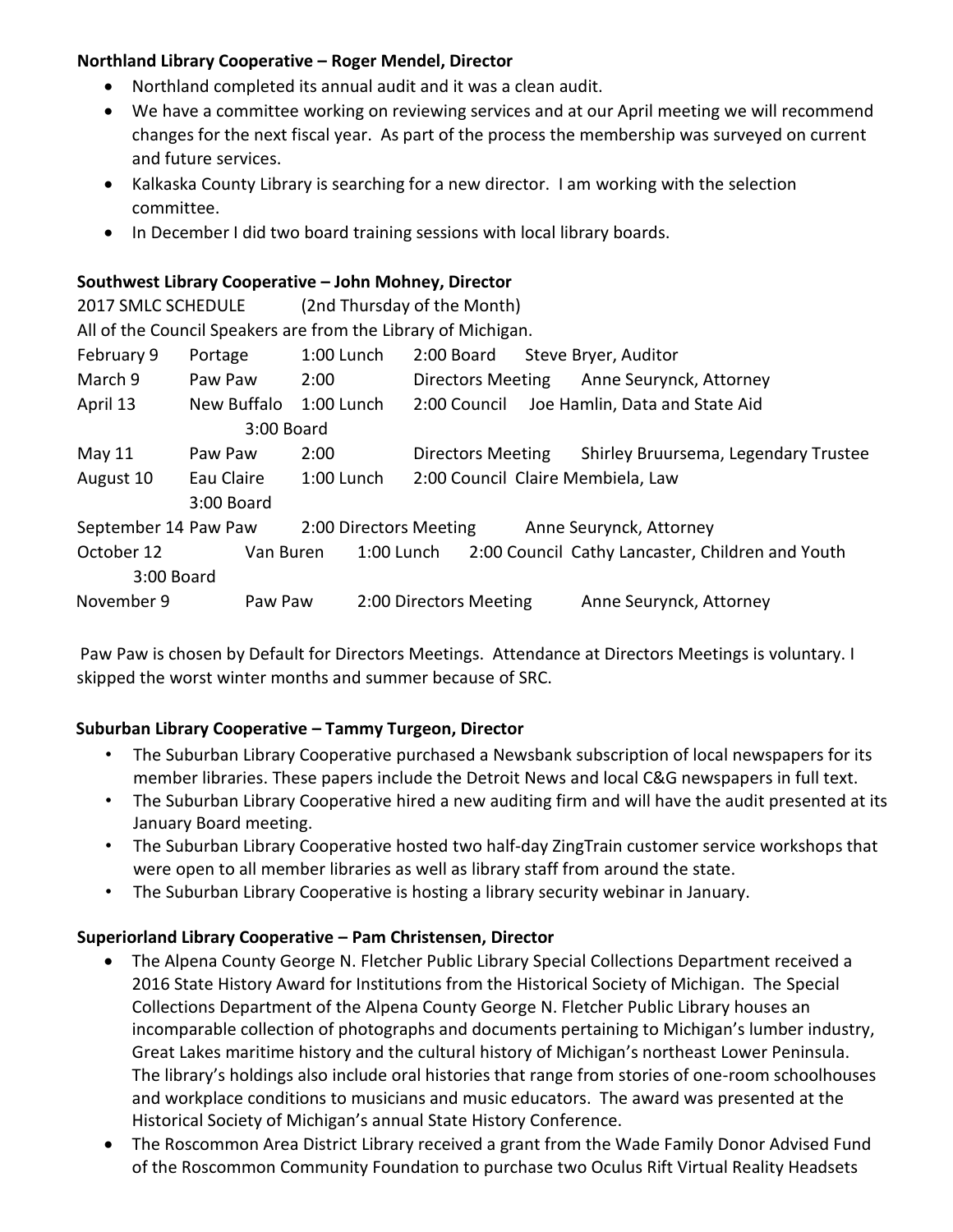for gaming and educational use. The systems are operational, and the Library provides them for in-library use.

- The Superiorland Library Cooperative has launched "Lunch Bunch" a continuing education program offered monthly via interactive video. Presenters include guest speakers, personnel from member libraries and cooperative staff. Upcoming sessions include customer service, intellectual freedom, using the Great Lakes Digital Library and topics related to finance and human resources.
- As a result of the Advisory Board of Librarians meetings held in two locations in August 2016, the Cooperative has established committees to assist Cooperative staff in improving service to our members. Standing committees include Delivery/Resource Sharing, Continuing Education/Professional Development, Technology, Programming and Grants. Each committee is meeting monthly. Committee members include Cooperative member library personnel as well as Cooperative Board members and staff.

### **The Library Network – James Pletz, Director**

- The five vendor responses to the TLN Request for Proposal to provide a 21st century solution to our cooperative Integrated Library System (ILS) were reviewed and ranked by the RFP committee. After great discussion, two vendor proposals were eliminated as proving an inadequate solution. Both fell 50 points below the top three vendor responses. Those top three ILS Vendors have been scheduled for 2 1/2 days of product demonstrations, featuring products and services currently available - not in Beta or anticipated development status. After the scheduled demonstrations, the review committee will offer options for moving ahead to negotiation. These two steps are scheduled for closure by the end of April.
- Enhancements and clarification of administrative processes will be the focus of member libraries during spring housekeeping activities designed to keep committee missions up to date and to reflect recent changes in TLN administrative focus. Scheduling staff development services for Spring, Summer and Fall 2017 continues a priority. Addressing chronic under participation in cooperative programs, events and meetings will also stimulant member library discussion.
- TLN still produces programs which attract member attendance. A Thanksgiving week future view program with Miguel Figueroa from the American Library Association attracted 50+ attendees on less than 30 days advance notice. The new trend in making library catalogs accessible on the worldwide web was the topic of the second Michael P. Tyler lecture. John Richardson was the guest lecturer, augmented by a look at the Library of Michigan project with Shannon White. This December 7 lecture attracted 60 attendees.

# **White Pine Library Cooperative – Bryon Sitler, Director**

- In the last couple of months, I have been preparing end-of-year statistical reports for each member library, conducted Board training sessions, finalizing details for the 2017 Annual Meeting and a lot of "clean-up" activities.
- The Cooperative is looking at a Zinio magazine service for all members.

# **Woodlands Library Cooperative – Kate Pohjola Andrade, Director**

- WLC's Children's & Teens Services Committee offered a workshop on Media and Maker Spaces on November 30th for librarians working with teens/tweens that saw an excellent turnout, both from Woodlands member libraries and from cooperatives around the state. We are now in the process of designing and implementing mobile maker kits for our member libraries to use.
- Our Continuing Education committee has scheduled Ben Bizzle for a day-long program in April. More details about the event will be coming out soon.